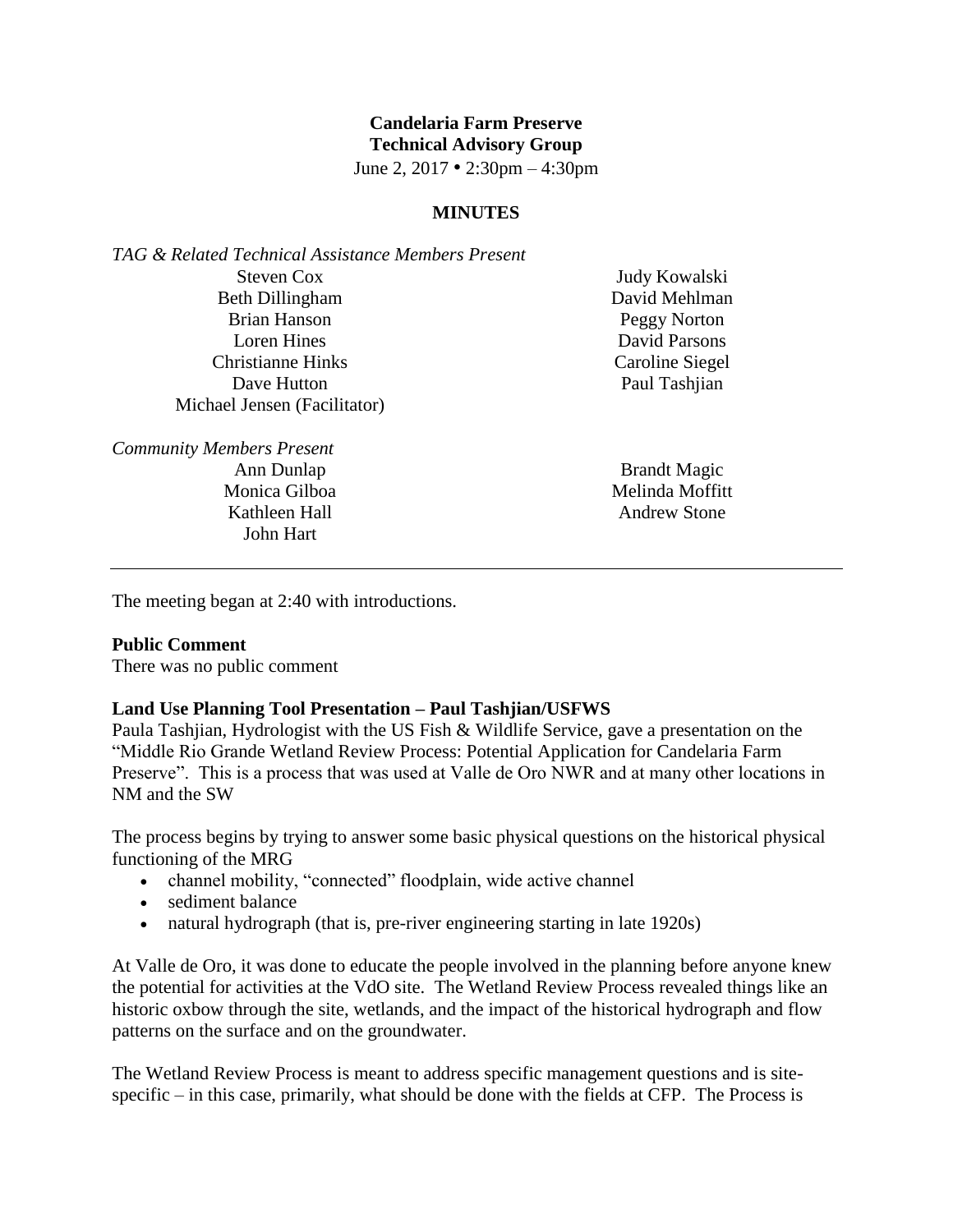typically three days, but could be shorter, say between 1-2 days. It is a collaborative process involving land management professionals from many different perspectives and skill sets.

We need to have a general sense of the overall management plan beforehand. The product of the Process is a set of hypotheses for developing the site and a structure for testing those hypotheses; in other words, an adaptive management plan. The dataset developed ahead of and during the Process also has its own inherent value.

## **Tree Nursery and South Tract Status**

- *Tree Nursery*
	- o Michael Jensen researched the Open Space files for information related to the supposed "conversion" of the "Tree Nursery" site from the original ~170 acres to City Parks and Recreation for use as a tree nursery
	- o There are several conflicting maps of the area, but most indicate that the Nursery is part of the original site
	- o The only reference to the transfer of the site is in a memo from Mayor Kinney in 1977 claiming that it had never been the intent (of the City?) to include this land in the original CFP and that he had received "verbal" approval to transfer it from unnamed State and City officials
	- $\circ$  State Parks has a map made for the conversion of  $\sim$  1 acre along the eastern end of Veranda; this map clearly shows the "Tree Nursery" as part of the original site and was accepted as the official map by the City
	- o THEREFORE: the "Tree Nursery is still part of CFP and its use needs to be included in the Resource Management Plan developed by the TAG
	- o Some Options:
		- Maintain its use by City Parks and Recreation and deem it supporting "outdoor recreation" by growing trees for City parks
		- Shift its plant production to plant material for CFP, such as hedgerow improvement, expanded and/or improved wetlands and ponds, and restoration of the "South Tract", among others
		- Use it for an additional community garden site, like the "Community Garden Rows" at Los Poblanos
		- Use it for additional parking and access to CFP (although that was intended to be through the RGNC and only as part of scheduled guided tours)
- *South Tract*
	- o While researching the "Tree Nursery" question, Michael Jensen discovered several documents dealing with the final boundaries of the South Tract
	- o This parcel is south of Candelaria and west of Trellis. The original CFP purchase included a small area south of Candelaria where the "Discovery Pond" is located; another parcel, called "Tract X", was also part of the CFP site, but was separated by a parcel owned by the Fraternal Order of Police
	- $\circ$  The State wanted the City to connect Tract X with the northern parcel and the City had indicated it would purchase the FOP site, but nothing happened
	- o The State eventually insisted that the City act, at which point the FOP said it wanted a land swap for acreage inside CFP near Arbor Rd and the Duranes ditch; the State said